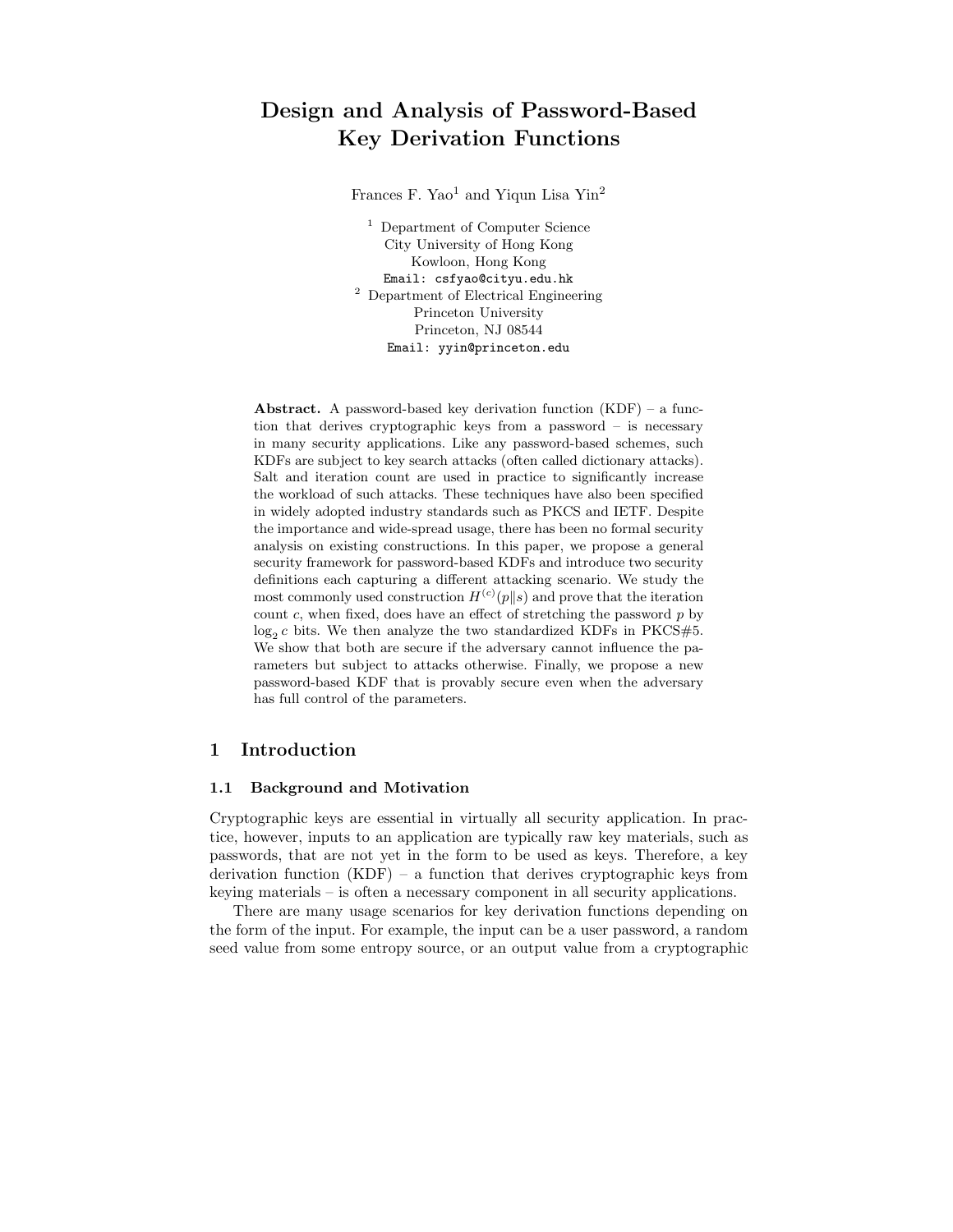operation such as Diffie-Hellman key agreement. The second scenario is typically handled by a pseudorandom number generator (e.g., the FIPS PRNG in [6]), and the third scenario is handled by hashing the long output down to the required key length (e.g., the KDF1 in [8]). In both scenarios, there is usually enough entropy in the key materials.

In this paper, we focus our study on password-based key derivation functions. Unlike the other two scenarios mentioned above, passwords, in particular those chosen by a user, often are short or have low entropy. Therefore, special treatment is required in key derivation to defend against exhaustive key search attacks.

One basic approach for designing a password-based key derivation function is to derive the key from the password  $p$  and a random known value  $s$  (called salt), by applying a function  $H$  (such as hash, keyed hash, or block cipher) for a number of iterations  $c$  (called iteration count). For example, the following is a typical construction<sup>1</sup>:

$$
key = H^{(c)}(p||s).
$$

Intuitively, the salt s serves the purpose of creating a large set of possible keys corresponding to a given password, among which one key is selected according to the salt used in each execution of the KDF. The iteration count  $c$ serves the purpose of increasing the cost of deriving each key, thereby significantly increasing the workload of key search attacks. These two techniques have been commonly used in practice and also specified in widely adopted industry standards, including PKCS [13] and IETF [4].

In a more general setting, we can view a password-based KDF as a method for stretching any short keys (not necessarily passwords) into longer keys. An efficient key stretching method can be useful in strengthening security without any architectural or policy changes for complex systems (e.g., a credit-card system). In addition, password-based KDF can be used in a straightforward way to define password-based encryption schemes and message authentication schemes.

Despite their importance and wide-spread usage, there has been no formal security analysis of existing password-based KDFs. Furthermore, there has been no general security framework for analyzing such KDFs. It is possible that the above popular KDF construction is insecure against some sophisticated keysearch attacks even though the parameters are chosen large enough and the underlying hash function  $H$  is sound (e.g., it can be considered as a random oracle).

#### **1.2 Our framework**

In this paper, we propose a general security framework for studying passwordbased key derivation functions. Our framework aims at capturing various types of key-search attacks and allowing concrete analysis of attacker's success probability relating to its available computational resource for launching key-search

<sup>&</sup>lt;sup>1</sup> Throughout the paper, we use  $H^{(c)}$  to denote that *H* is applied *c* times and use  $\parallel$ to denote the concatenation of two strings.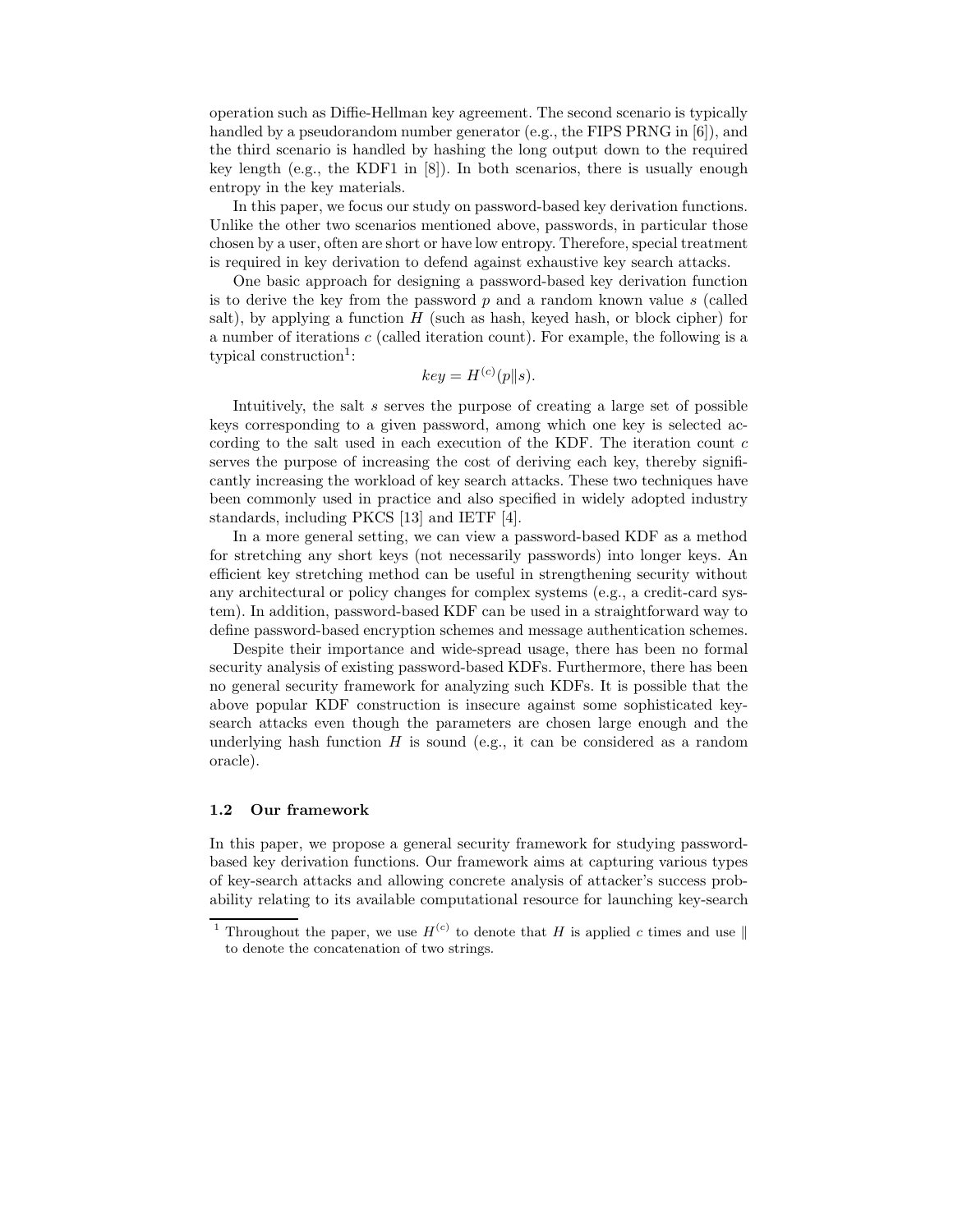attacks. We also model salt and iteration count in a way as they are used in practice so that their impact on the overall security of the scheme can be quantified.

Key search attacks on password-based KDFs can be quite sophisticated [10], but they generally target at the *construction* of the key derivation function F and treat the underlying function  $H$  as a black-box transformation. This motivates us to model the underlying primitive  $H$  as a random oracle  $[2]$  and hence its internal structure is ignored in the analysis.

We define two levels of security for the KDF depending on the capability of the adversary A: – in the *weak* model A can only observe the output of F while in the *strong* model  $A$  can query  $F$  on inputs of its choice. In both models, A can make queries to  $H$ , and the maximum number of such queries captures A's available computational power to launch key search attacks. Roughly, the construction of  $F$  is secure under each model if  $A$  with the given capability cannot distinguish the output of  $F$  for an unknown password  $p$  from a random string.

#### **1.3 Main results**

Using the proposed framework, we first study the security of the iterative construction. We prove that if an adversary  $A$  makes at most  $t$  queries to  $H$ , then the success probability  $Adv$  that it can distinguish the derived key for an unknown  $p$  from a random string of the same length  $n$  satisfies

$$
\frac{\lfloor t/c\rfloor}{|PW|}
$$

The upper bound is dominated by the first term, since the second term is negligible in practical settings. The above result implies that, for a fixed iteration count, there is no short-cut in the key search other than computing  $H$  iteratively for each password. In other words, the iteration count  $c$  increases the workload of exhaustive key search by a factor of c. So the iteration construction effectively stretches a k-bit key to a  $(k + \log_2 c)$ -bit key.

We then focus our attention on practical password-based KDFs and analyze the two KDFs in PKCS#5 [13] – the *de facto* standard for password-based cryptography. Our analysis on the iterative construction implies that the two KDFs are weakly secure as long as the computational resource available to the attacker is much less than  $c|PW|$  (although it can be much larger than  $|PW|$ ). We also show that neither KDF is secure in the strong model and discuss how such security weakness may be exploited to mount attacks in practical scenarios.

Based on the insight gained from our earlier analysis, we propose a new password-based key derivation function with enhanced security. The main idea in our construction is to include iteration count explicitly in the input to the derivation function to prevent it from being manipulated by the attacker. We show that the new KDF is secure in the strong model.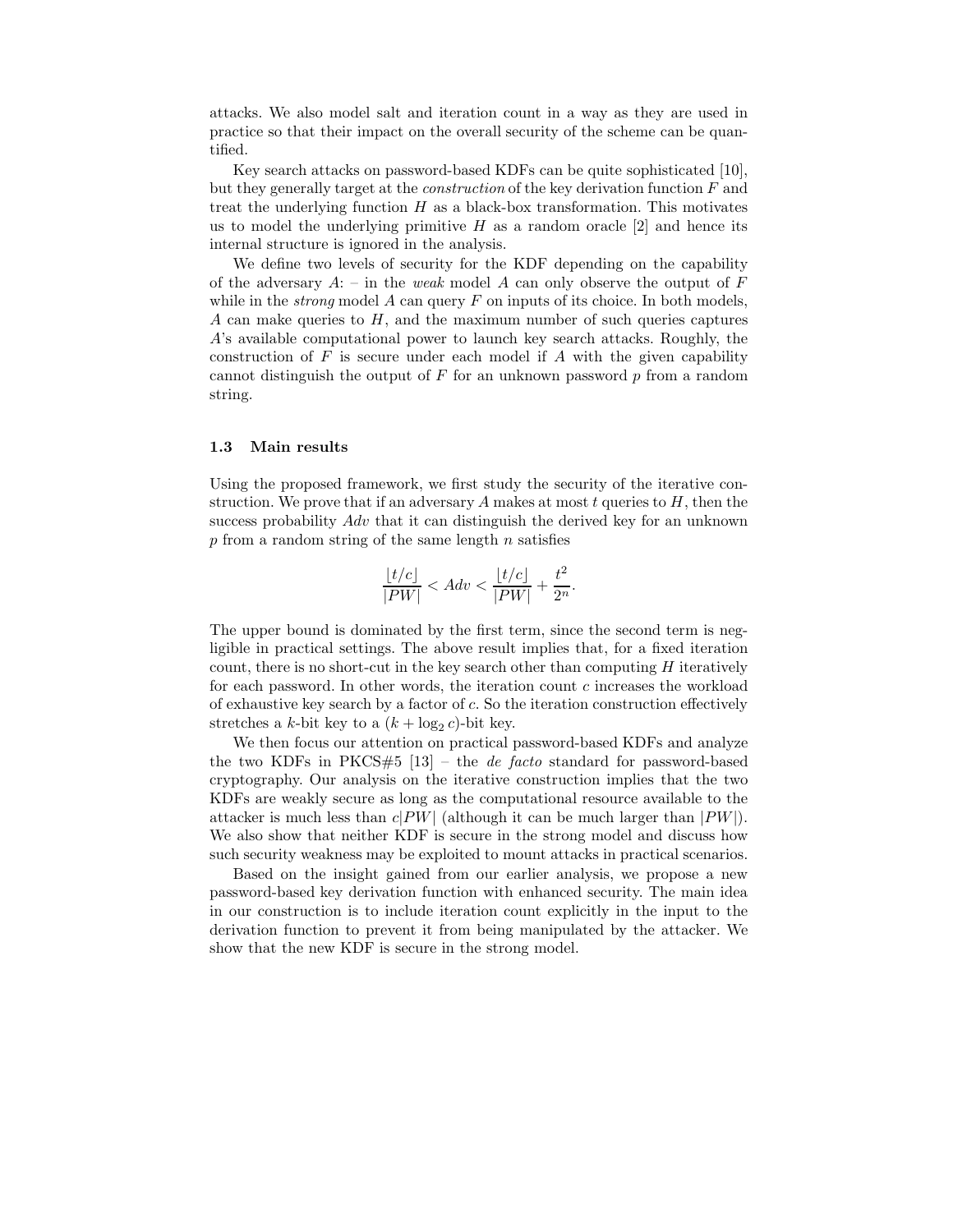#### **1.4 Related work**

Rigorous analysis of password-based key derivation schemes seems to have received relatively little attention compared to other types of cryptographic schemes. In [10], the term *key-stretching* is used for conversion of low-entropy keys into longer keys by mechanisms such as iterated hash. A connection was made between the cost of computing  $H^{(c)}$  and the cost of finding a collision for H. Roughly speaking, if  $H^{(c)}$  could be computed on average with fewer than  $c/2$ calls to  $H$ , then this would lead to a collision search for  $H$  faster than the naive birthday attack. Although it would be hard to translate the result into a standard concrete security model, it is certainly of practical interest. Our results on  $H^{(c)}$  are well quantified; moreover, the framework for KDF is rigorously defined and the effects of salt and iteration are studied in a standard *distinguish-fromrandom* model with respect to specific query types.

In [14], the UNIX password hashing algorithm is analyzed. The core of the algorithm is roughly  $f(p) = DES_p^{(25)}(0)$ , that is, to encrypt the value zero 25 times using the password  $p$  as the key. So the algorithm has an iterative structure somewhat similar to the password-based KDFs considered here. It is proved that the algorithm is a secure hashing function if DES is a secure block cipher. However, as pointed out by the authors, their analysis only implies that iteration does not harm security, but they are not able to show that iteration actually enhances security as one would intuitively expect.

Key derivation functions in a general sense share some similarity in their design, such as the use of hash functions to process the raw key materials. For instance, the pseudorandom number generator (PRNG) defined in FIPS [6] is hash-based and can derive long keys from a random seed. The exact construction, however, is quite different: in the password-based KDF the hash is applied iteratively while in the PRNG the hash outputs are concatenated to produce the key. Therefore, security analysis of PRNG type of key derivation [5] does not directly apply to password-based key derivation.

Another related subject is password-based authentication and key exchange protocols, and the goal of such protocols is to authenticate two parties who share a common password. Existing protocols use various public-key techniques such as RSA or Diffie-Hellman in a w ay that the messages exchanged between the parties provide little or no help for an attacker to guess the password. A survey of well-analyzed protocols can be found in [9].

#### **1.5 Organization of the paper**

### **2 Security Framework and Definitions**

#### **2.1 KDF model**

We denote a password-based key derivation function as

$$
y = F(p, s, c)
$$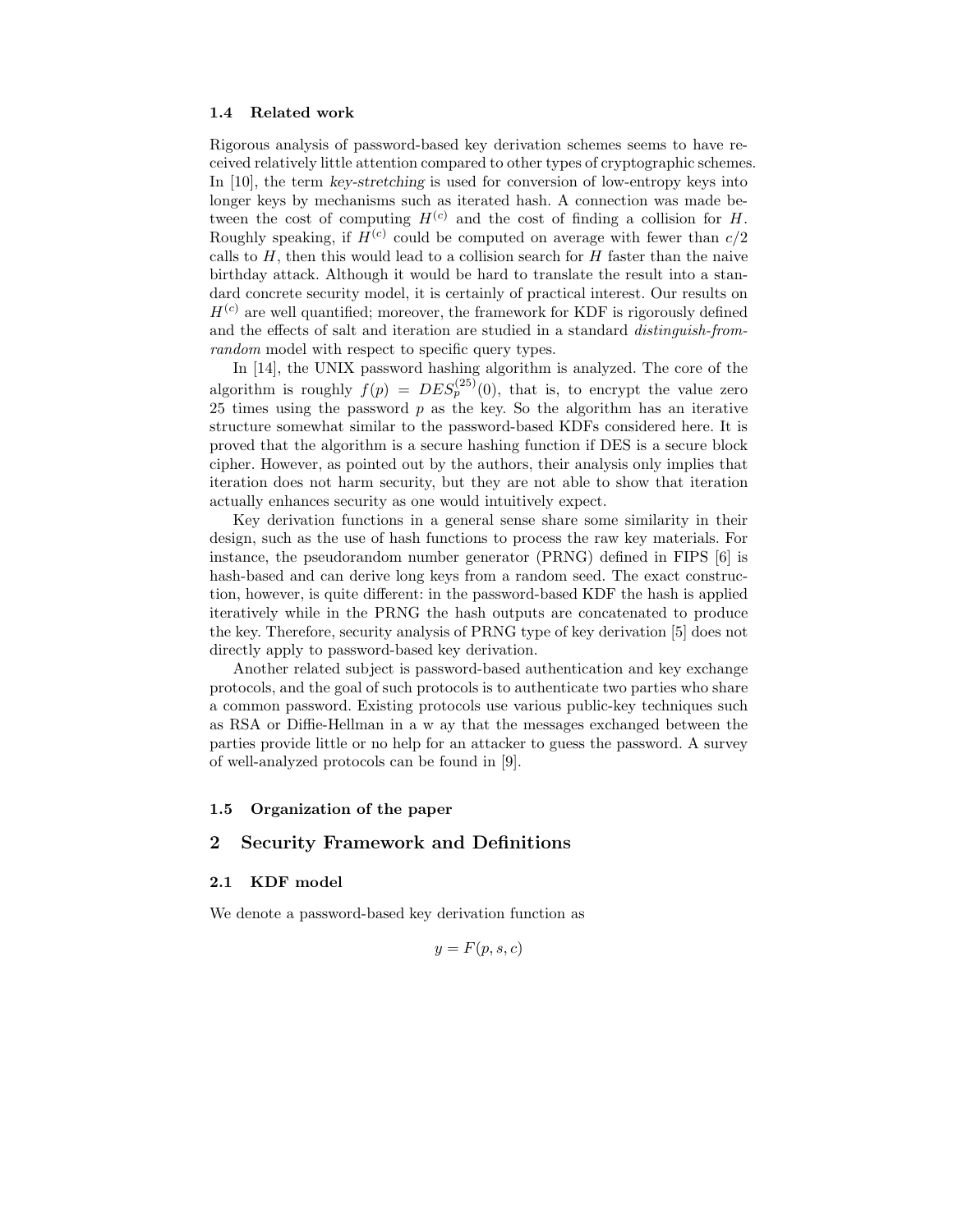where p is password, s is salt, c is iteration count, and  $y$  is derived key of length  $n.$  Let the set of passwords, salts, and iteration counts be  $PW, S$ , and  $C.$  For a fixed  $p \in PW$ , we can view  $y = F_p(s, c)$  as a function with input  $(s, c)$  and output y. We interchangeably write  $F(p, s, c)$  or  $F_p(s, c)$  depending on the context.

For ease of analysis, we make some assumptions on the sets PW, S, and C. We assume that  $PW = \{0, 1\}^l$ ,  $S = \{0, 1\}^s$ , and  $C = [c_*, c^*]$  for some integers  $0 < c_* < c^*$ . The upper limit ensures that the iteration count is not too large, since otherwise the KDF becomes too slow and useless. In addition, we assume that the length of  $p||s||c$  is at most n, although our analysis can be extended to the more general case (see Section 4.3 for further discussions).

We denote the underlying primitive that is used to construct  $F$  as  $H$ . For example, H can be instantiated using practical hash functions as building blocks. Since key search attacks typically treats  $H$  as a black-box transformation without exploiting its internal structure, we model H as a random function from  $\mathcal{R}_n$ , the set of all functions from  $\{0,1\}^n$  to  $\{0,1\}^n$ . That is, we focus our analysis on how  $F$  is constructed based on  $H$  rather than the structure of  $H$  itself.

#### **2.2 Attack model**

Consider a typical usage scenario of a password-based KDF in which two users Alice and Bob share a password  $p$ . To encrypt a message, Alice sets  $s, c$  and derives a key  $y = F(p, s, c)$ . She then uses y to encrypt and obtain the ciphertext z. Alice sends  $(z, s, c)$  in the clear to Bob. Bob derives the key y by computing  $y = F(p, s, c)$  and uses y to decrypt z.

From the attacker's point of view, the salt s and the count c are both *known*. The attacker usually does not have control of  $s$  or  $c$ , but in certain scenarios they can be *chosen*. The derived key y may be hidden from the attacker, but it can become *known* for various reasons (e.g., it was leaked out due to system security holes), in which case the attacker obtains a tuple  $(y, s, c)$  corresponding to some unknown password p.

In our attack model, we assume that  $s$  and  $c$  can be either known or chosen, and the derived key  $y$  is always known. An attacker A to a password-based KDF is a polynomial-time algorithm that may use the following two types of oracle queries:

- $-$  H *query*: Query the underlying function H on input x and obtain  $H(x)$ . That is, A has access to oracle  $H(.)$ .
- **–** F *query*: For an unknown password p, query the key derivation function F on input  $(s, c)$  and obtain the derived key  $y = F_p(s, c)$ . That is, A has access to oracle  $F_p(.,.)$  for some unknown p.

In practice, the number of  $H$  queries can be quite large, since it is determined by the adversary's available computational resource for performing an offline key search attack. In contrast, the number of  $F$  queries is very limited, since it is usually determined by the security design and policy of the system, not the adversary.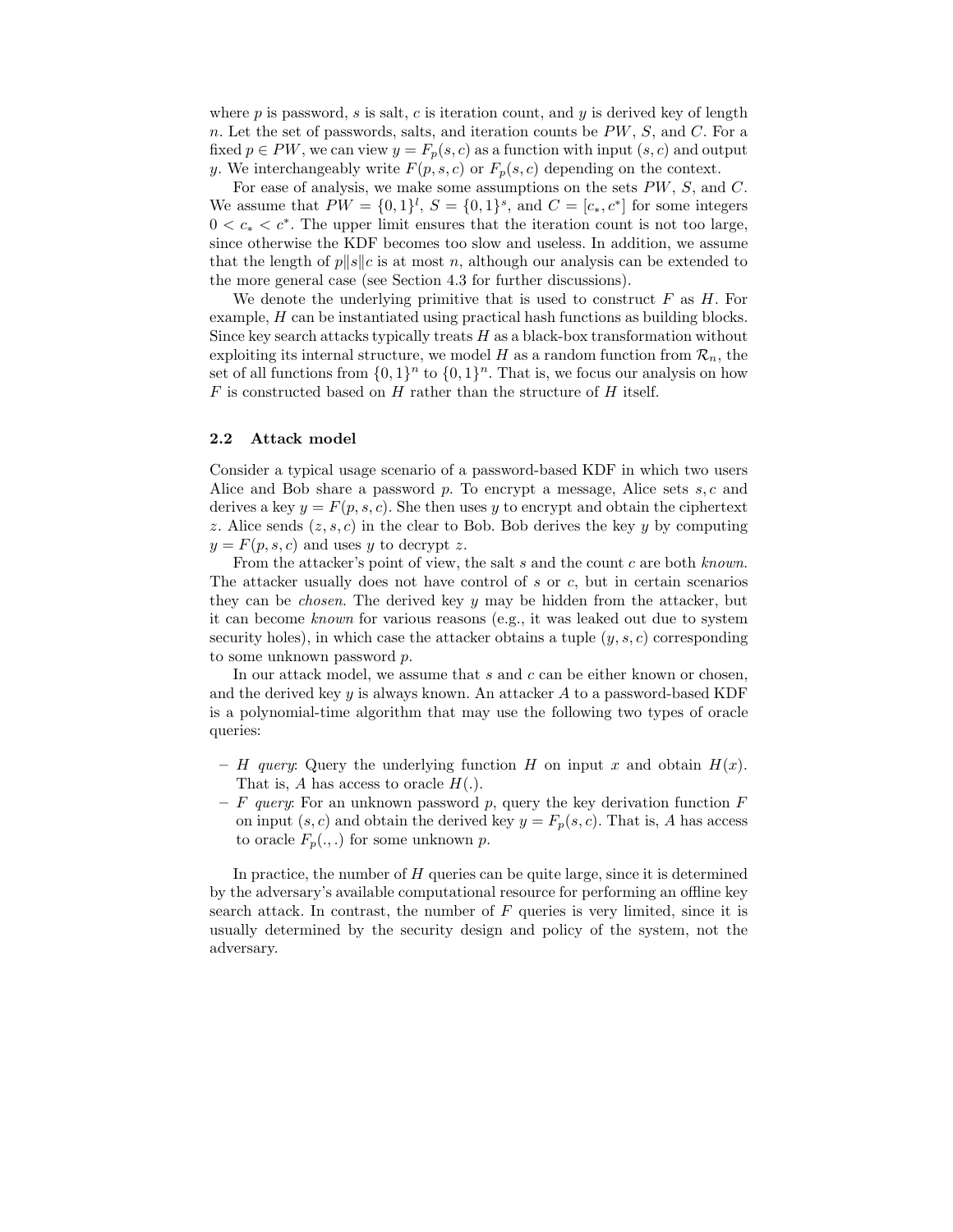#### **2.3 Security definition**

We introduce two security definitions – weakly secure and strongly secure – depending on attacker's capability. In the weak model, we assume that the attacker A can make only queries to  $H$ , while in the strong model, we assume that A can make both  $H$  and  $F$  queries. The goal of the attacker  $A$  is to distinguish the derived key  $y = F_p(s, c)$  for  $p \stackrel{r}{\leftarrow} PW$  from a random string of the same length<sup>2</sup>.

**Definition 1. Weakly Secure KDF** *(Secure against known-parameter-attacks)* Let  $y = F_p(s, c)$  *be a password-based KDF. Let*  $b \in \{0, 1\}$ *. We consider the following experiment depending on* b*:*

```
Experiment Eb
     p_0 \overset{r}{\leftarrow} PW // password is generated at random
     H \stackrel{r}{\leftarrow} \mathcal{R}_n // H is generated at random
   s_0 \leftarrow S, c_0 \leftarrow C \quad \text{is all and count are fixed and known}If b = 0, then y_0 \leftarrow F_{p_0}(s_0, c_0), else y_0 \leftarrow \{0, 1\}^ni \leftarrow 0repeat
        i \leftarrow i + 1A chooses x_i and is given H(x_i)until A reaches the maximum number of queries
    A outputs either 0 or 1
```
*The success probability of* A *is defined as*

$$
Adv_A(t) = Pr_{E_1}[A = 1] - Pr_{E_0}[A = 1].
$$

*where* t *denote the maximum number of queries to* H*. The maximum success probability achievable by any adversary* A *is denoted by* Adv(t)*.*

**Definition 2. Strongly Secure KDF** *(Secure against chosen-parameter-attacks)* Let  $y = F_p(s, c)$  be a password-based KDF. Let  $b \in \{0, 1\}$ . We consider the fol*lowing experiment depending on* b*:*

<sup>&</sup>lt;sup>2</sup> If *W* is a set, than  $w \stackrel{r}{\leftarrow} W$  denotes selecting *w* uniformly at random from *W*.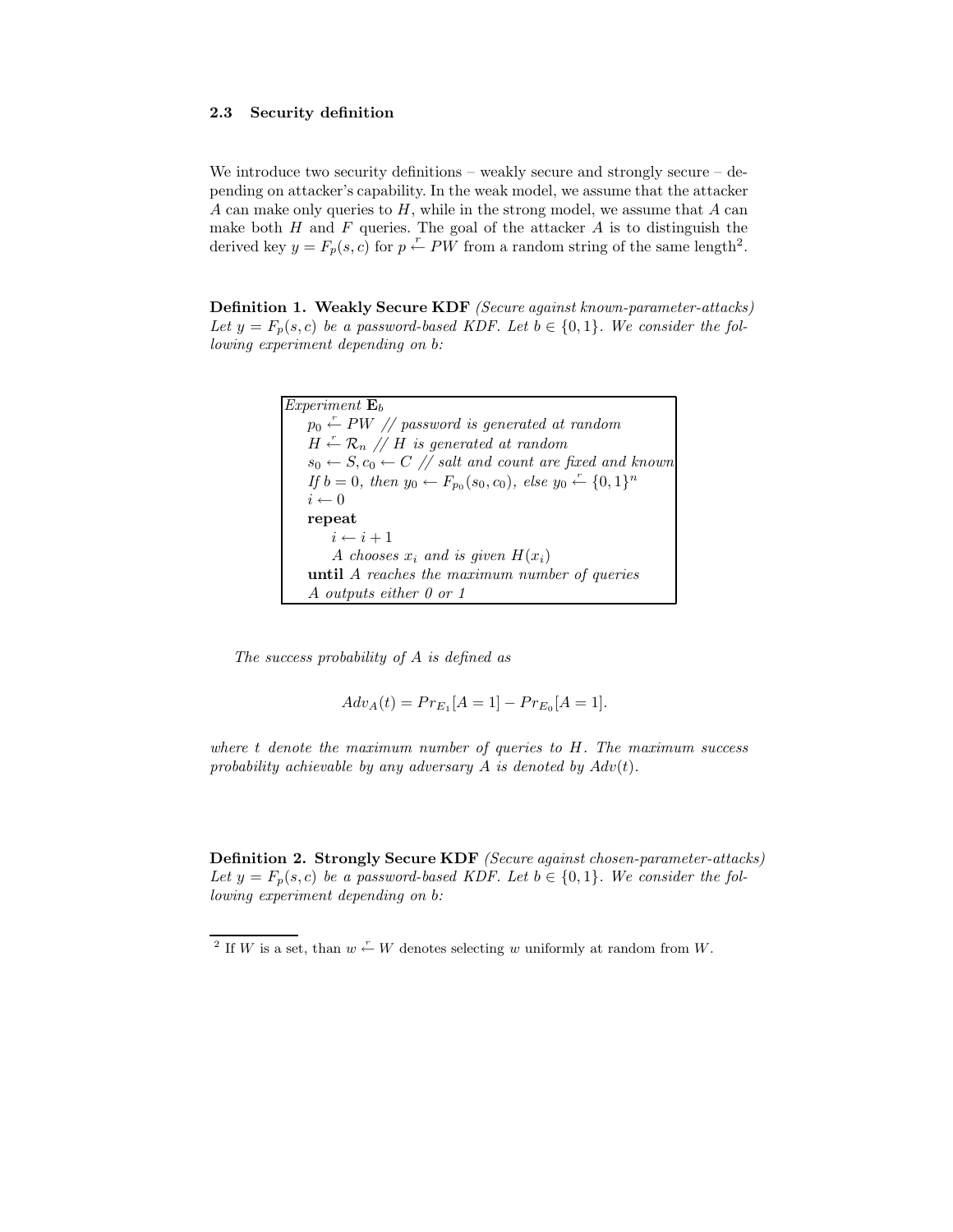| Experiment E <sub>b</sub>                                                               |
|-----------------------------------------------------------------------------------------|
| $p_0 \stackrel{r}{\leftarrow} PW$ // password is generated at random                    |
| $H \stackrel{r}{\leftarrow} \mathcal{R}_n$ // H is generated at random                  |
| $s_0 \leftarrow S, c_0 \leftarrow C \text{ // salt and count are fixed and known}$      |
| If $b = 0$ , then $y_0 \leftarrow F_{p_0}(s_0, c_0)$ , else $y_0 \leftarrow \{0, 1\}^n$ |
| $i \leftarrow 0$                                                                        |
| repeat                                                                                  |
| $i \leftarrow i + 1$                                                                    |
| A first decides which type of queries                                                   |
| If H query, A chooses $x_i$ and is given $H(x_i)$                                       |
| If F query, A chooses $(s_i, c_i) \neq (s_0, c_0)$                                      |
| and is given $y_i = F_{p_0}(s_i, c_i)$                                                  |
| <b>until</b> A reaches the maximum number of queries                                    |
| A outputs either 0 or 1                                                                 |

*The success probability of* A *is defined as*

$$
Adv_A(t, m) = Pr_{E_1}[A = 1] - Pr_{E_0}[A = 1],
$$

*where* t *and* m *denote the maximum number of* H *and* F *queries, respectively. The maximum success probability achievable by any adversary* A *in is denoted* by  $Adv(t, m)$ .

### **3 Password-based KDFs in practice**

Password-based key derivation functions are commonly used in practice. They are also specified in industry standards such as PKCS#5, PKCS#12, IETF, and openPGP. Here we describe the KDFs in PKCS#5, which is considered as the de facto standard for password-based cryptography. KDFs in other standards mostly follow similar designs.

Two password-based KDFs are specified in PKCS#5 v2.0 [13]: PBKDF1 and PBKDF2. Some recommendations are given regarding the use of salt and iteration count. For example, S should be at least 64 bits, and c should be at least 1000.

The underlying function in PBKDF1 is a hash function  $H()$  such as MD2, MD5, or SHA1. The derived key is defined as  $y = H^{(c)}(p||s)$ . Most other standards or implementations use this construction.

PBKDF2 was intended to provide more security. The underlying function in PBKDF2 is a keyed hash function  $H_k()$ , such as HMAC [1]. The password p is used as the key k in each invocation of  $H_k()$ . The derived key is defined as  $y = U_1 \oplus U_2 \oplus ... \oplus U_c$ , where  $U_i = H_p^{(i)}(s)$  for  $i = 1, ..., c$ . The exclusive-ors adds an extra layer of protection, but at the core of the construction is still the iterative application of  $H_p$ .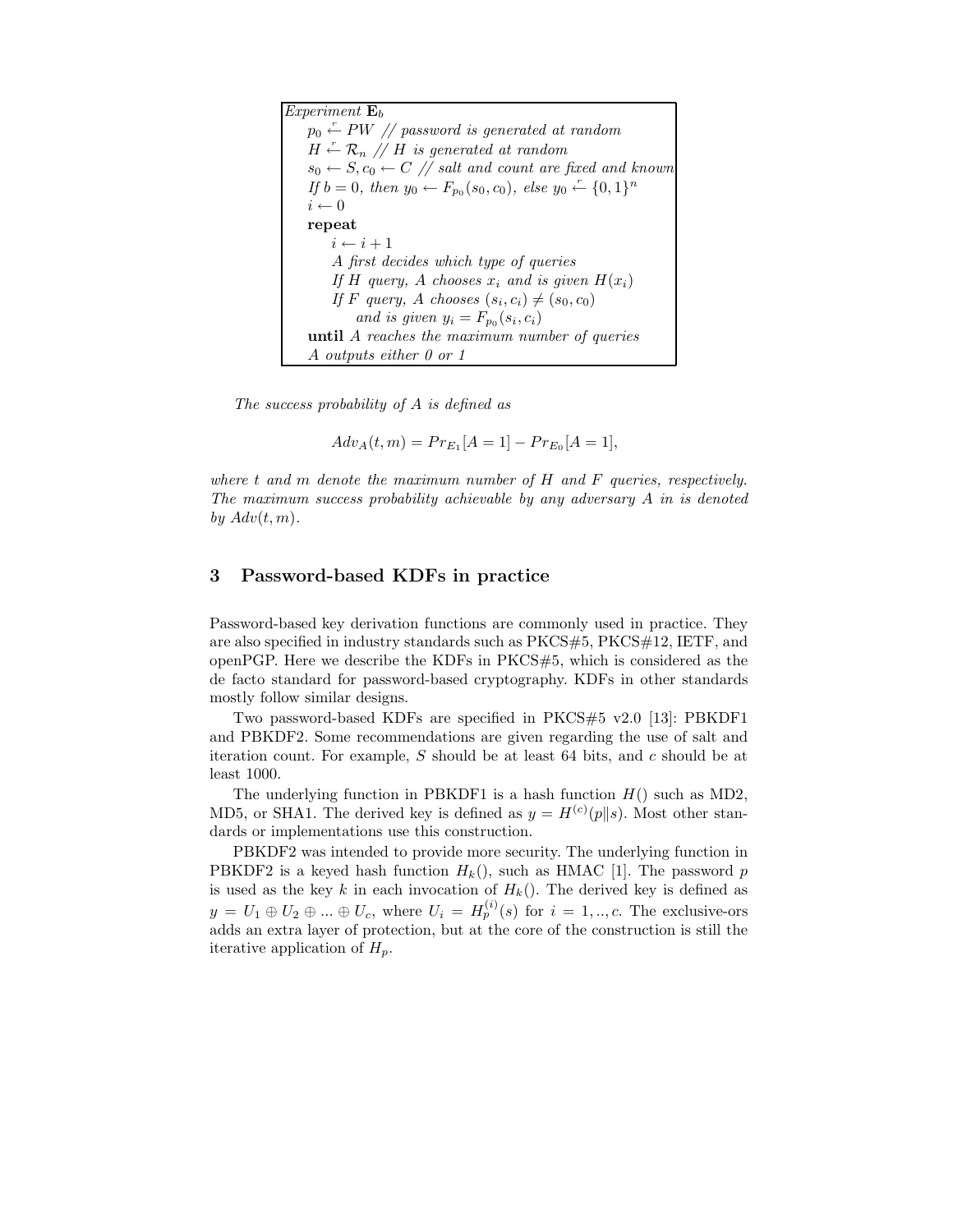## **4 Effects of iteration count**

In this section, we focus our analysis on iteration count and quantify its effect on the security of KDF. A KDF function with an iterative structure is of the form

$$
y = H^{(c)}(p, s) = H^{(c)}(p||s).
$$

We will show that this construction is secure as long as the adversary only has access to H and its computational resource is significantly less than  $c|PW|$ , which is formally stated in the following theorem.

**Theorem 1.** *In the weakly secure model for KDF, if the adversary makes at most* t H *queries, then the maximum success probability* Adv(t) *satisfies*

$$
\frac{\lfloor t/c_0 \rfloor}{|PW|} < Adv(t) < \frac{\lfloor t/c_0 \rfloor}{|PW|} + \frac{t^2}{2^n}.
$$

Before going into the proof details, we first try to understand the result by considering a practical scenario. Let

$$
|PW| = 2^{40}, n = 128, c = 2^{16}, t = 2^{44}.
$$

Setting  $c = 2^{16}$  adds little overhead at the user end for deriving a single key<sup>3</sup>, but the workload of a straightforward dictionary attack increases to  $c|PW| = 2^{56}$ from  $2^{40}$  (when  $c = 1$ ). With  $t = 2^{44}$  queries to H, the attacker can certainly correctly compute a fraction of  $\frac{t/c}{|PW|} = 2^{-12}$  of the derived keys. Our result shows that this is indeed the *best* the attacker can do, since the probability for correctly computing more than  $2^{-12}$  of the derived keys is at most  $\frac{t^2}{2^n} = 2^{-40}$ . Effectively, the iteration count stretches a 40-bit password into a  $40 + \log_2 c = 56$ -bit key.

#### **4.1 Graph representation of** *H*

For the purpose of the proof, we set up a graph to represent a random function  $H$  and the adversary's query process for  $H$ . This graph-based approach allows us to visualize the adversary's knowledge gained in the query process, and makes the proof more intuitive.

Let  $G_H$  be a directed graph on the vertex set  $\{0,1\}^n$ ; a directed edge  $(x, y)$ exists in  $G_H$  if and only if  $H(x) = y$ . Hence every vertex has out-degree 1 and  $G_H$ contains  $2^n$  edges. The adversary, by probing a sequence of t edge " $H(x) = ?$ ", discovers a subgraph  $Q_H$  of  $G_H$  which is referred to as the *query graph*. Since the same query graph  $Q_H$  can arise from different functions  $H$ , it is sometimes convenient to write  $Q$  without referring to a specific  $H$ .

 $3$  On a Pentium 4 running at 2.1GHz,  $2^{16}$  SHA-1 operations take less than 0.02 second according to the benchmarks for Wei Dai's CRYPTO++ Library.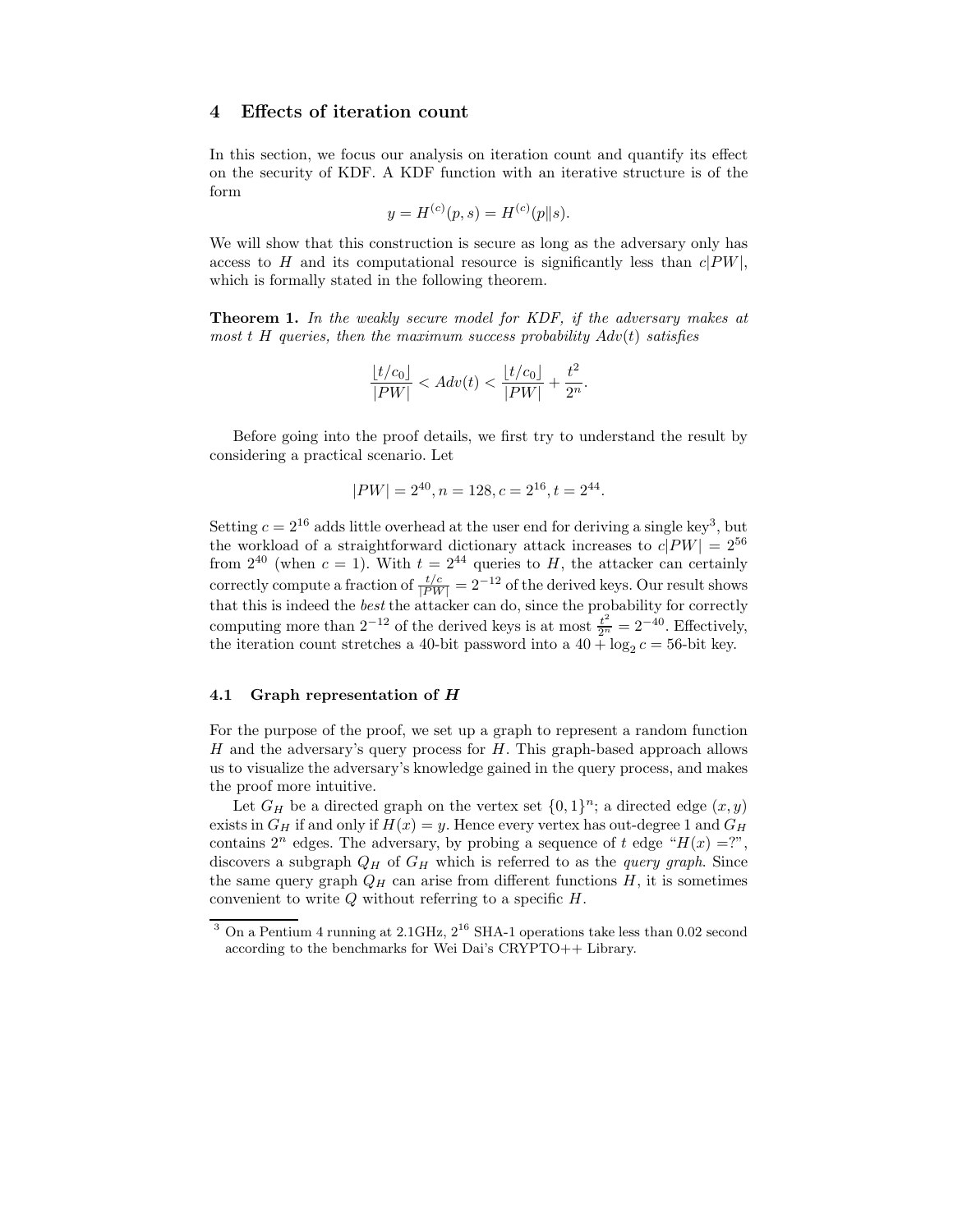#### **4.2 Analysis of probabilities**

We start by defining two games  $R$  (for "random") and  $K$  (for KDF) which correspond to the two experiments  $E_1$  and  $E_0$ , respectively. For each game, we specify how to simulate the oracle  $H$  upon adversary's queries. In the game specification, there are some extra computing steps – they are hidden to  $A$  and hence do not affect the behavior of A, but they will help our analysis.

We note that the two games are very similar, and the only difference is in Step 4 which is shown by the underline. Two flags  $bad_1$  and  $bad_2$  are set when certain "bad" event occurs. The set Y contains all distinct values of  $H(x)$  for which x has been queried<sup>4</sup>.

Initially,  $H(.)$  is undefined. Choose  $p_0 \stackrel{r}{\leftarrow} PW$  and  $y_0 \stackrel{r}{\leftarrow} \{0,1\}^n$ . Set  $i \leftarrow 0, u_0 \leftarrow p_0 || s_0, Y \leftarrow \{u_0, y_0\}.$ 

On oracle query  $H(x)$ :

- 1. Choose  $y \stackrel{r}{\leftarrow} \{0,1\}^n$ .
- 2. If  $y \notin Y$ , set  $Y \leftarrow Y \cup \{y\}$ .
- Else if  $y \in Y$ , set *bad*<sub>1</sub>.
- 3. If  $x = u_i$  and  $i < c_0$ , set  $i \leftarrow i + 1$  and  $u_i \leftarrow y$ . Else if  $x = u_i$  and  $i = c_0$ , set *bad*<sub>2</sub>.
- 4. Define  $H(x) = y$  and return *y*.

#### **Fig. 1.** Game *<sup>R</sup>*

Initially,  $H(.)$  is undefined. Choose  $p_0 \stackrel{r}{\leftarrow} PW$  and  $y_0 \stackrel{r}{\leftarrow} \{0,1\}^n$ . Set  $i \leftarrow 0, u_0 \leftarrow p_0 || s_0, Y \leftarrow \{u_0, y_0\}.$ 

On oracle query  $H(x)$ :

- 1. Choose  $y \stackrel{r}{\leftarrow} \{0,1\}^n$ .
- 2. If  $y \notin Y$ , set  $Y \leftarrow Y \cup \{y\}$ . Else if  $y \in Y$ , set *bad*<sub>1</sub>.
- 3. If  $x = u_i$  and  $i < c_0$ , set  $i = i + 1$  and  $u_i \leftarrow y$ . Else if  $x = u_i$  and  $i = c_0$ , set  $y \leftarrow y_0$ . Set *bad*<sub>2</sub>.
- 4. Define  $H(x) = y$  and return *y*.

#### **Fig. 2.** Game *<sup>K</sup>*

<sup>&</sup>lt;sup>4</sup> We also include  $u_0 = p_0 || s_0$  in *Y* is for detecting the event that  $u_0$  is not the *first* vertex of a path. It is not necessary to do so, but makes later analysis easier.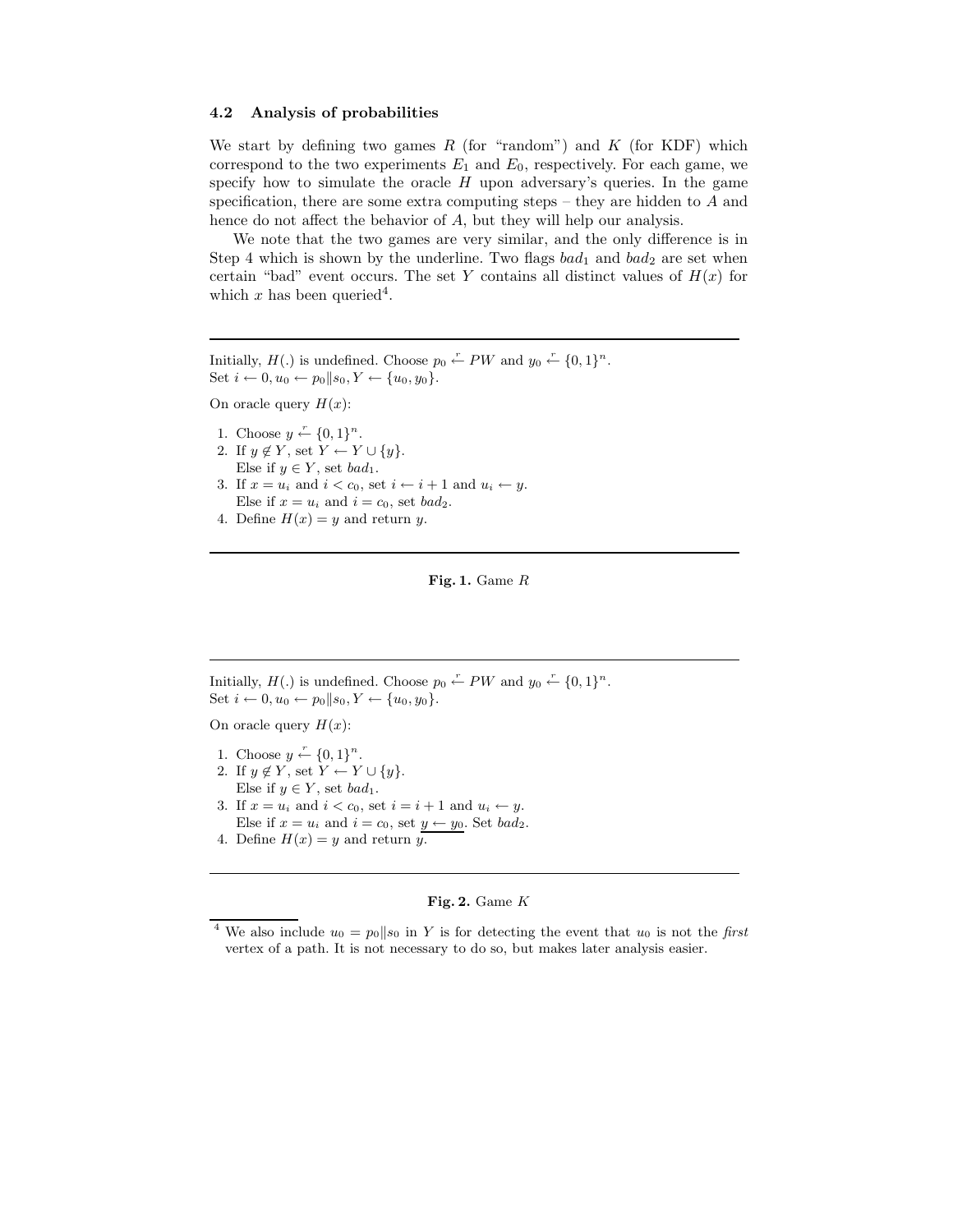In Game  $R$ , the answers seen by the adversary  $A$  are exactly the same as in  $E_1$ . The difference is that the game contains two extra steps — Step 2 for detecting collisions and Step 3 for detecting whether  $H^{(c_0)}(p_0||s_0)$  has been computed. So the success probabilities of  $A$  in game  $R$  and experiment  $E_1$  are the same, which is stated in the following lemma.

**Lemma 1.**  $Pr_R[A = 1] = Pr_{E_1}[A = 1]$ .

In Game  $K$ , the answers seen by the adversary  $A$  are almost the same as in experiment  $E_0$  with possible exception on queries  $H(u_i)$ . We will show in the next lemma that this apparent difference will not affect A's success probability.

**Lemma 2.** 
$$
Pr_K[A = 1] = Pr_{E_0}[A = 1]
$$
.

**Proof**: In experiment  $E_0$ , H is chosen randomly at the beginning and  $y_0$  is then set to be  $y_0 = H^{(c_0)}(u_0)$ . Therefore, for  $i = 0, 1, ...c_0 - 1$ , each value  $H(u_i)$  is chosen at random *before* the experiment starts. In Game K, for  $i = 0, 1, ...c_0 - 2$ , each value  $H(u_i)$  is chosen at random as the game *proceeds*. Only the last value  $H(u_{c_0-1})$  is chosen at random (to be  $y_0$ ) *before* the game starts.

Since all these values are chosen at random and they are all independent of each other, there is no difference from the adversary's point of view. Hence the success probability of A is the same. **QED**

Using the above lemmas, we have  $Adv_A(t) = Pr_R[A = 1] - Pr_K[A = 1]$ . So we now consider the relation between Game  $R$  and Game  $K$ . Let  $BAD<sub>1</sub>$  be the event that flag bad<sub>1</sub> gets set, and similarly for BAD2. Let  $BAD = BAD_1 \cup BAD_2$ . It is easy to see that the answers seen by A are exactly the same if neither bad event occurs. Furthermore, each bad event occurs with the same probability in the two games.

**Lemma 3.** *(1)*  $Pr_R[A = 1 | \overline{BAD}] = Pr_K[A = 1 | \overline{BAD}]$ *. (2)*  $Pr_R[\text{BAD}] = Pr_K[\text{BAD}].$ 

Following a standard probability argument (such as that in [11]), we have  $Adv_A(t) < Pr_R[\text{BAD}]$ . So we only need to derive an upper bound on  $Pr_R[\text{BAD}]$ for proving the theorem.

**Proof of Theorem 1.** For simplicity, we omit the R in the subscript.

$$
Pr[\mathsf{BAD}] = Pr[\mathsf{BAD}_1 \cup \mathsf{BAD}_2] = Pr[\mathsf{BAD}_1] + Pr[\mathsf{BAD}_2 | \overline{\mathsf{BAD}_1}] \cdot Pr[\mathsf{BAD}_1] \leq Pr[\mathsf{BAD}_1] + Pr[\mathsf{BAD}_2 | \overline{\mathsf{BAD}_1}].
$$

It is easy to see that  $Pr[**BAD**<sub>1</sub>] < (t^2/2 + 2t)/2^n$ , since the probability of a collision within t queries is at most  $(t^2/2)/2^n$ , and the probability that any of the t values of H collide with  $u_0$  or  $y_0$  is at most  $2t/2^n$ . Assuming  $t \geq 4$ , we have  $Pr[BAD_1] < t^2/2^n$ .

We next bound the second term  $Pr[BAD_2|\overline{BAD_1}]$ . If the event  $BAD_1$  doesn't occur, then the query graph consists of a set of disjoint paths on which  $u_0$  can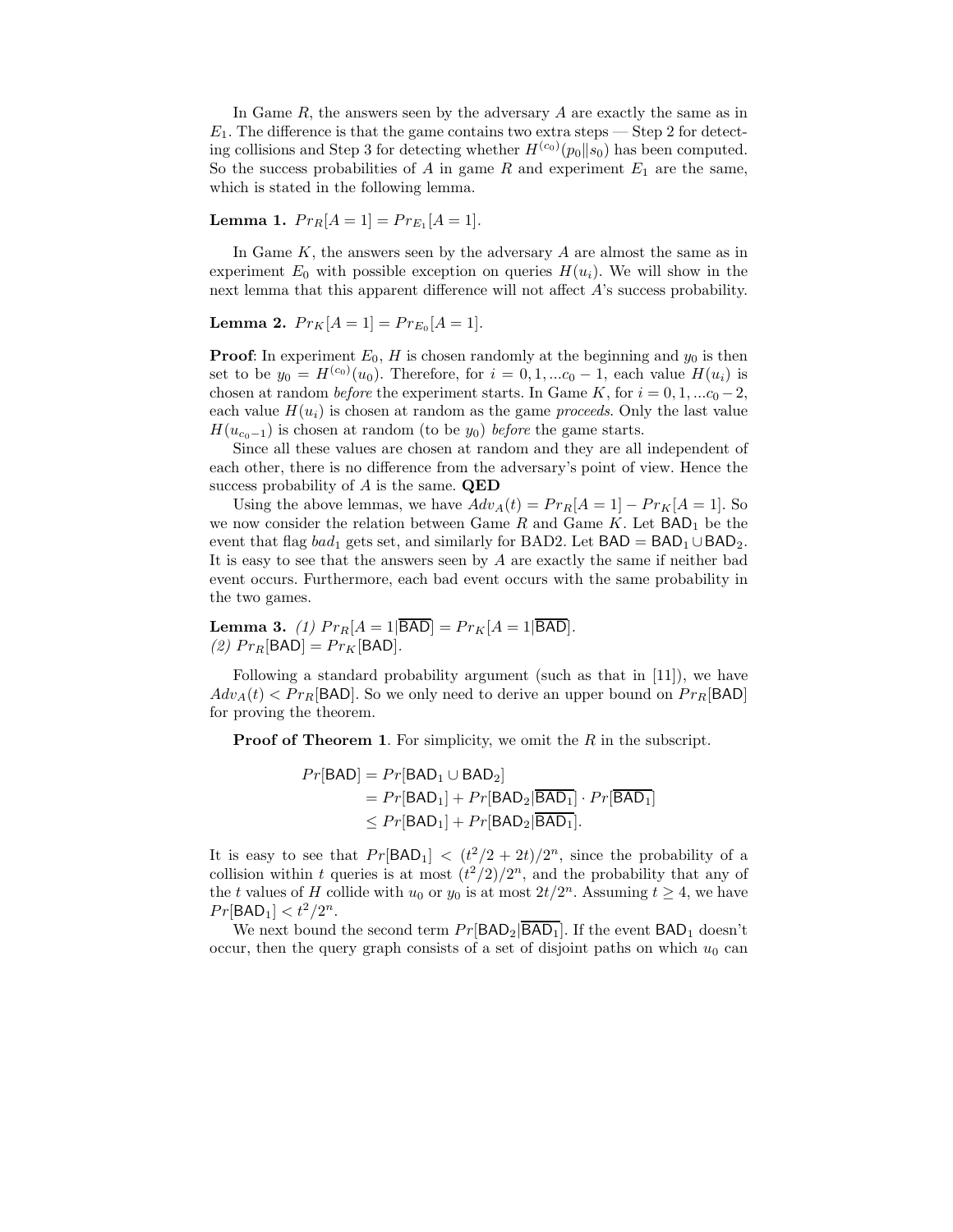only appear as the *first* vertex. Note that  $BAD_2$  is the event that there is a path of length at least  $c_0$  starting from vertex  $u_0$ . With t edges, there are at most  $\lfloor t/c_0 \rfloor$  such paths. For each path, with probability at most  $1/|PW|$ , the first vertex is  $u_0 = p_0 || s_0$ . Hence  $Pr[\mathsf{BAD}_2 | \overline{\mathsf{BAD}}_1] < \frac{|t/c_0|}{|PW|}$ . Combining the two upper bounds, we obtain that  $Adv(t) < Pr[BAD] \leq \frac{2t^2}{2^n} + \frac{\lfloor t/c_0 \rfloor}{|PW|}.$ 

The lower bound can be achieved easily by computing full paths of length  $c_0$ for  $\lfloor t/c_0 \rfloor$  passwords in PW. **QED** 

#### **4.3 Discussions on** *c***-th iterate of a random function**

It may be helpful to review some mathematical background on the c-th iterate of a random function. Although random functions have been studied extensively in the literature, the c-th iterate function  $H^{(c)}$  has received relatively little attention. For example, it is well known that the image of a random function has size  $(1-e^{-1})2^n$ . What about the image of  $H^{(c)}$ ? At what rate does the image size decrease with c? In a 1990 paper by Flajolet and Odlyzko [7] they provided answers to these questions by deriving the following recurrence.

**Image size of**  $H^{(c)}$  *The image size of*  $H^{(c)}$  *is*  $(1 - \tau_c)2^n$ *, where*  $\tau_c$  *satisfies the recurrence*  $\tau_0 = 0, \tau_{c+1} = e^{-1+\tau_c}$ *. Furthermore, asymptotically*  $1 - \tau_c = 2/c$ *.* 

In other words, the image size of  $H^{(c)}$  decreases arithmetically with c (not geometrically as one might guess at first). This illustrates that  $H^{(c)}$  is significantly different from a random function as c gets larger, and its analysis is a nontrivial matter. It is also interesting to note that, although the image size of  $H^{(c)}$  goes down by a factor of  $2/c$  compared with that of H, yet Theorem 1 shows that the attacker's workload must increase by a factor of c.

Theorem 1 proves tight bounds for the password space. When  $t < c$ , the lower bound on  $Adv(t)$  in the theorem becomes zero. Below, we derive a nontrivial lower bound by describing a strategy of the attacker. Let  $d(x)$  denote the number of divisors of x, and define  $d[x_1, x_2] = \max d(x), x_1 \le x \le x_2$ .

**Lemma 4.** *With*  $t < c$  *queries, the attacker can achieve*  $Adv_A(t) > \frac{t^2}{2^{n+1}} + (1 \frac{t^2}{2^{n+1}}$  $\frac{d[c,c-t]}{2^n}$ .

**Proof.** The attacker simply computes  $u, H(u), H^{(2)}(u), \ldots$  iteratively and hopes that the sequence becomes periodic, i.e., a repeated value occurs before  $H^{(t)}(u)$  so that  $H^{(c)}(u)$  is determined. The probability for this to happen is  $t(t+1)/2^{n+1}$ . In the case the chain  $(u, H(u), \ldots, H^{(t)}(u))$  is not periodic, the adversary will select a vertex on the path  $v = H^{(\delta)}(u)$  where  $\delta$  is chosen to maximize the number of divisors  $d(c - \delta)$  for  $0 \leq \delta \leq t$ . The probability of success in this case is at least  $d[c, c - t]/2^n$  as stated. **QED** 

We note that, somewhat surprisingly, the lower bound gets better with larger c, as the attacker may find a number  $c - \delta$  in the range  $[c - t, c]$  with a large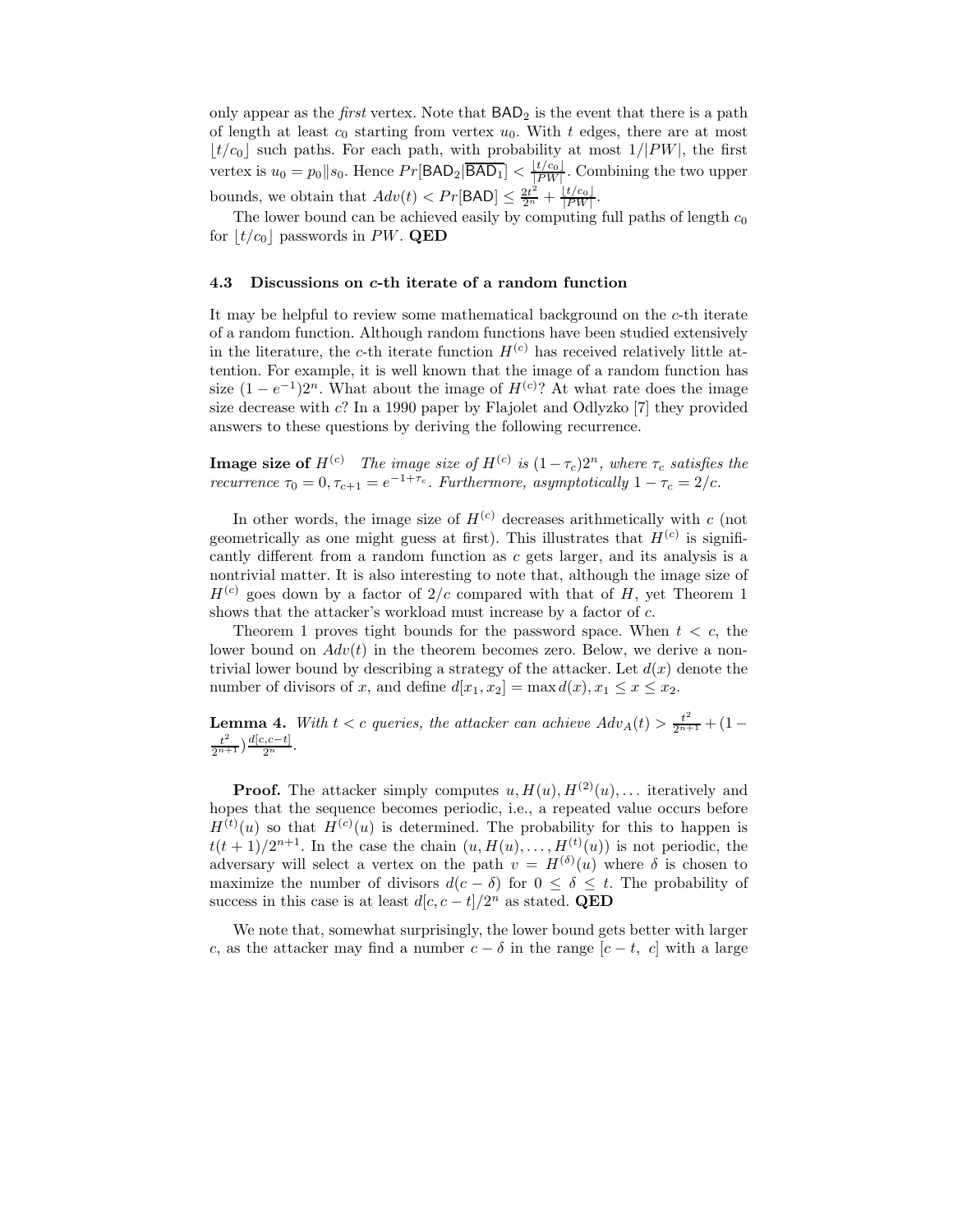number of divisors so that it is more likely to have  $H^{(c)}(u) = H^{(\delta)}(u)$  through periodicity.

In our modelling of the password space, we assumed that all passwords are of the same length  $\ell$  and are chosen by users with equal probability. It is not difficult to extend our analysis to obtain similar security bounds when these assumptions are removed. For example, let a set of passwords of arbitrary length be added to  $PW$ . After one iteration of H these points are distributed randomly in the domain  $\{0,1\}^n$ , and additional iterations (adjusting c to be  $c-1$ ) would behave just as analyzed before. Similarly, even if the passwords have different probabilities originally, after one iteration this will have no effect on the collision probabilities which depend only on the fact  $prob[H(x) = y] = \frac{1}{2^n}$  in the domain  $\{0,1\}^n$ .

### **5 Security analysis of KDFs in PKCS#5**

In the preceding section, we analyzed the basic iterative construction  $H^{(c)}$ . The analysis implies that the two KDFs in PKCS#5 are weakly secure as long as the adversary's computational resource is far less than  $c|PW|$ , even though it can be much larger than |PW|.

In what follows, we analyze the security of the two KDFs under the strongly secure model – that is, the adversary is allowed a few queries to  $F$ . We show that neither KDF is secure under this model and we also explore how such security weakness can be exploited to launch attacks in practical settings.

#### **5.1 PBKDF1**

The attack on PBKDF1 is based on an obvious relation between keys derived using the *same* salt. For any salt s and two iteration counts  $c_0 < c_1$ , let  $y_i =$  $F(p, s, c_i) = H^{(c_i)}(p||s)$ . Then, it is easy to see that  $y_1 = H^{(c_1-c_0)}(y_0)$ . This relation allows an attacker to distinguish  $y_0$  from a random function with one F query  $(s, c_1)$  and  $(c_1 - c_0)$  H queries.

Note that if the key  $y_0 = H^{(c_0)}(p||s)$  were ever compromised for some reason, then any key derived using the same salt s and an iteration count *larger than*  $c_0$  would all be compromised. This might happen in practice if the user (or the security administrator of the system) decides to increment the iteration count. Therefore, it is a good practice in general to use different salt values in deriving different keys.

#### **5.2 PBKDF2**

The derived keys in PBKDF2 also suffer from non-randomness, although the relations among keys are slightly more complicated. Let s be any salt value and let  $c_1, c_2, c_3$  be three consecutive iteration counts. For  $i = 1, 2, 3$ , define  $y_i = F(p, s, c_i) = U_1 \oplus ... \oplus U_{c_i}$ . Then, we have  $y_1 \oplus y_2 = U_{c_2}$  and  $y_2 \oplus y_3 = U_{c_3}$ .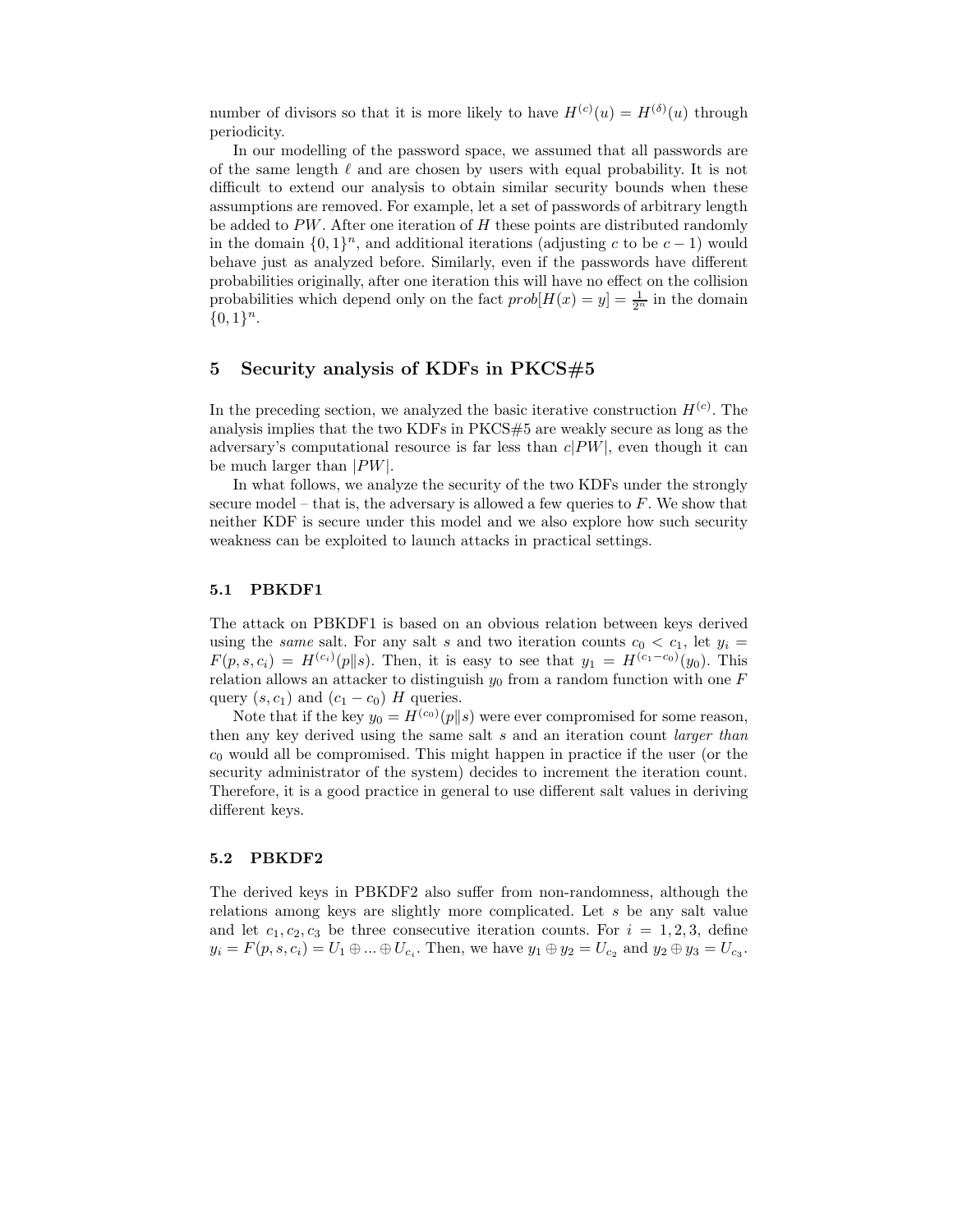This yields the following relation among the three keys:  $(y_2 \oplus y_3) = H_p(y_1 \oplus y_2)$ , where  $H_p()$  is the underlying function HMAC.

This relationship among keys opens the door to dictionary attacks. The attacker simply computes the HMAC function  $H_p(U_{c_2})$  for all possible passwords p, and the password that gives  $H_p(U_{c_2}) = U_{c_3}$  is very likely to be the correct password used in the scheme. Once  $p$  is known, it is easy to distinguish the derived key from a random string. We remark that the workload of the above attack is  $|PW|$ , no matter what c is. This implies the iteration count does not add much (or any) protection in PBKDF2 against dictionary attacks.

### **6 Effects of Salt**

A salt serves the purpose of creating a large set of possible long keys corresponding to a password p. If the salt is s bits long, then the number of possible long keys can be as large as  $2<sup>s</sup>$ . Each time the KDF is executed with a salt, either selected by the user or generated at random, one of the  $2<sup>s</sup>$  long keys is selected.

One natural question is the following: Suppose that an adversary has computed the long keys correspond to all the passwords  $p \in PW$  for a salt  $s_1$ . That is, the adversary has a table of size  $|PW|$  in which each entry contains the value  $(p, H^{(c)}(p||s_1))$  for some  $p \in PW$ . Does this table provide the adversary some shortcuts to derive long keys using a *different* salt  $s_2 \neq s_1$ ?

The answer is certainly "No", which is well-known in practice. Using the graph-based approach, we can show that the set of paths corresponding to  $s_1$ and the set of paths corresponding to  $s_2$  are all disjoint with high probability, and hence the table for  $s_1$  provides essentially no information for derived keys using  $s<sub>2</sub>$ . The detailed analysis is similar to that for Theorem 1 and thus omitted here.

### **7 New proposal for strongly secure KDF**

In this section, we present a new proposal for strongly secure KDF based on our study on the effects of iteration counts and salt, as well as the analysis on existing KDFs.

We first note that the graph-based analysis provides insights on the exact way that each parameter contributes to the overall security: The computation process for deriving a key corresponds to a path in the query graph. So choosing a larger iteration count forces the attacker to traverse a *longer* path for deriving each key, while choosing a different salt value forces the attacker to traverse a *different* path in the computation. It is also easy to see why the KDFs in PKCS#5 are not strongly secure using the query graph. For example, in the case on PBKDF1, the F queries  $(s, c_0)$  and  $(s, c_1)$  correspond to two paths that overlap. This extra information allows the attacker to distinguish the derived key from a random string.

Based on the above discussion, we can see that a strongly secure KDF should be constructed in a way that the values of  $y = F(p, s, c)$ , for different p, s and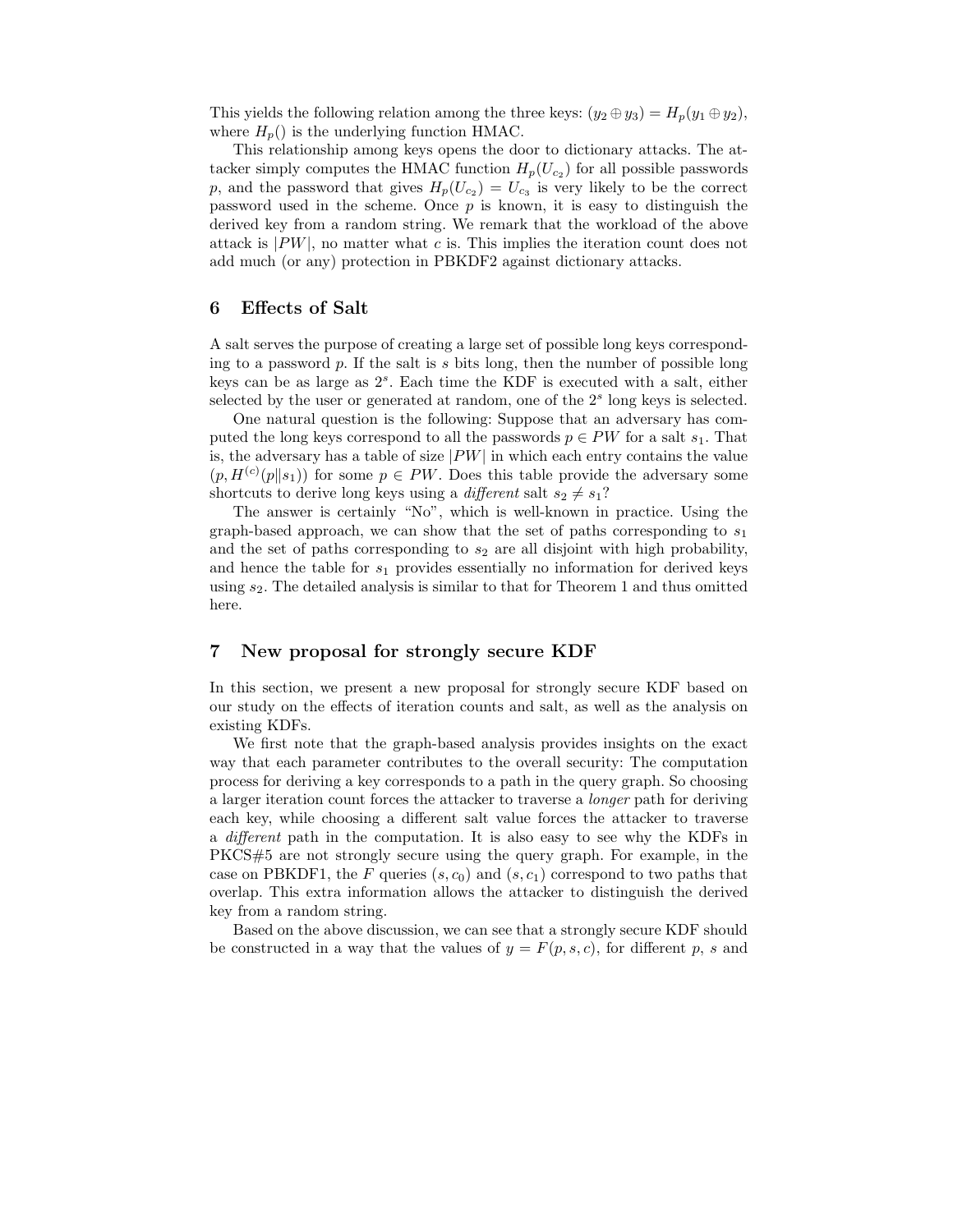c, are nearly independent of each other. Certainly, there are various ways of achieving this goal. Here we propose a simple construction that maintains the same efficiency as the KDFs in PKCS#5. The idea is to include iteration count explicitly as an input to the hash function  $H$ . More specifically, the new KDF is

$$
y = F^*(p, s, c) = H^{(c)}(p||s||c).
$$

In what follows, we prove that the above KDF is strongly secure – secure even when the adversary can choose  $(s, c)$  and make  $F$  queries. We assume that there are lower and upper limits to the  $c_i$  acceptable in queries to  $F$ , that is,  $c_* < c_i < c^*$ . Indeed, without a lower limit, the adversary can always set  $c = 1$ in the  $F$  query and then perform an offline key search attack with complexity  $O(|PW|)$ .

**Theorem 2.** *In the strongly secure model for KDF, if the adversary makes at most* t *queries to* H *and at most* m *queries to* F*, then the maximum success probability* Adv(t, m) *satisfies*

$$
\frac{\max(\lfloor (t-c^*)/c_*\rfloor, m)}{|PW|} < Adv(t, m) \\
< \frac{\lfloor t/c_*\rfloor + 2m}{|PW|} + \frac{(t+m)^2}{2^n}.
$$

**Proof.** We provide a sketch of the proof here, and the details are given in the appendix. The upper bound proof uses the same type of arguments as that of Theorem 1. More specifically, we define two games  $R'$  and  $K'$  which the adversary might play. Since there are now two types of queries to deal with, the simulator needs to maintain some extra information during the course of the game to make sure that its answers to oracle queries  $F^*$  and H are consistent. Then following a similar analysis, we only need to bound the probability of some bad events to obtain the upper bound in the theorem.

For the lower bound, we describe two strategies. In strategy A, the adversary computes separate paths of length  $c_*$  using queries to H and makes only one F query. In strategy  $B$ , the adversary constructs a single path of length  $t$  and picks m appropriate vertices to make m queries to  $F$ . The success probability is the maximum of the two as stated in the theorem. **QED**

### **8 Conclusions**

Password-based key derivation functions are necessary in many security applications. Despite their importance and wide-spread usage, rigorous analysis of such functions seems to have received relatively little attention in the literature compared with many other cryptographic schemes.

In this paper, we define a general security framework for password-based key derivation functions where salt and iteration count are included as parameters. Under this framework, we focus on the most commonly used construction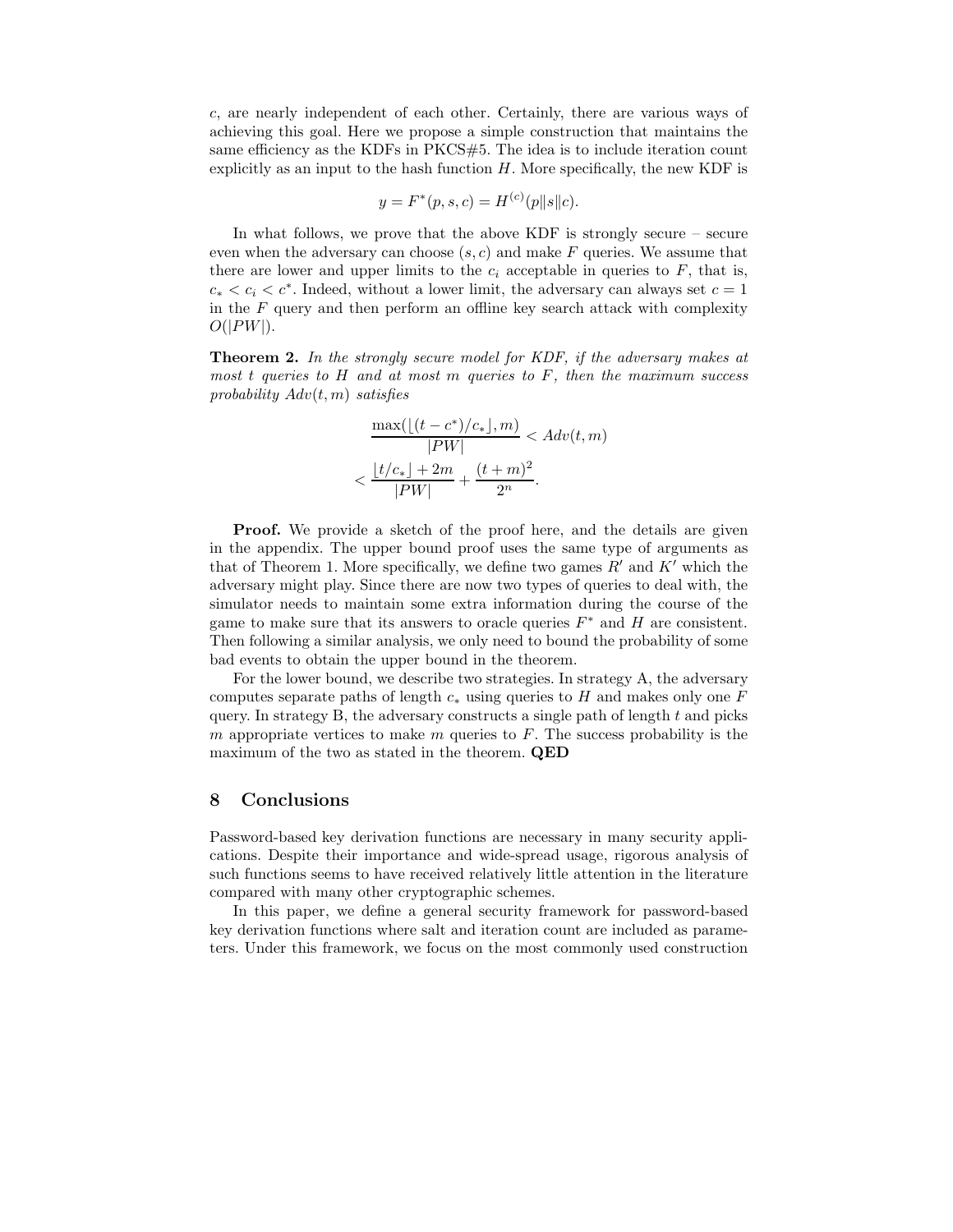$H^{(c)}(p||s)$  and prove that the iteration count c, when fixed, does have an effect of stretching the password by  $\log_2 c$  bits. Our analysis is done using a random functional graph representing  $H$ , conditioned upon a query graph representing information revealed to the attacker. It provides insights on the exact way that each parameter contributes to the overall security.

We then analyze two widely deployed KDFs defined in PKCS#5. We show that both are secure the adversary cannot influence the parameters, but are subject to attacks otherwise. We also consider how such security weaknesses can be exploited in practice.

Finally, based on the insight gained from our earlier analysis, we propose a new password-based key derivation that is provably secure even when the attacker has full control of the salt and iteration count. The new proposal achieves stronger security while preserving the same efficiency as existing KDFs. We expect that the new proposal will find its application in practical implementations.

### **Acknowledgements**

We would like to thank the anonymous referees for many helpful comments.

### **References**

- 1. M. Bellare, R. Canetti and H. Krawczyk. Keyed Hash Functions for Message Authentication. In *Advances in Cryptology – Crypto '96*, Springer-Verlag, 1996. Crypto'96.
- 2. M. Bellare and P. Rogaway. Random Oracles are practical: A Paradigm For Designing Efficient Protocols. In *First ACM Conference on Computer and Communications Security*, 1993.
- 3. S. Bellovin and M. Merritt. Encrypted Key Exchange: Password-Based Protocols Secure Against Dictionary Attacks. In *Proceedings of the IEEE Symposium on Research in Security and Privacy*, 1992.
- 4. T. Dierks and C. Allen. The TLS Protocol Version 1.0. IETF RFC 2246, *Internet Request for Comments*, January 1999.
- 5. A. Hevia, A. Desai, and Y. L. Yin. A Practical-Oriented Treatment of Pseudorandom Number Generators. In *Advances in Cryptology – Eurocrypt '02*, Springer-Verlag, 2002.
- 6. FIPS PUB 186-2. Digital Signature Standard. National Institute of Standards and Technologies, 1994.
- 7. P. Flajolet and A. M. Odlyzko. Random mapping statistics. In *Advances in Cryptology - EUROCRYPT '89*, Springer-Verlag, 1990.
- 8. IEEE Std 1363-2000: Standard Specifications for Public-Key Cryptography. *IEEE Computer Society*, 2000.
- 9. IEEE P1363.2: Standard Specifications for Password-Based Public-Key Cryptographic Techniques. Draft D15. May 2004. http://grouper.ieee.org/groups/1363/passwdPK/draft.html.
- 10. J. Kelsey, B. Schneier, C. Hall, and D. Wagner. Secure Applications of Low-Entropy Keys. In *Proceedings of the First International Workshop ISW '97*, Springer-Verlag, 1998.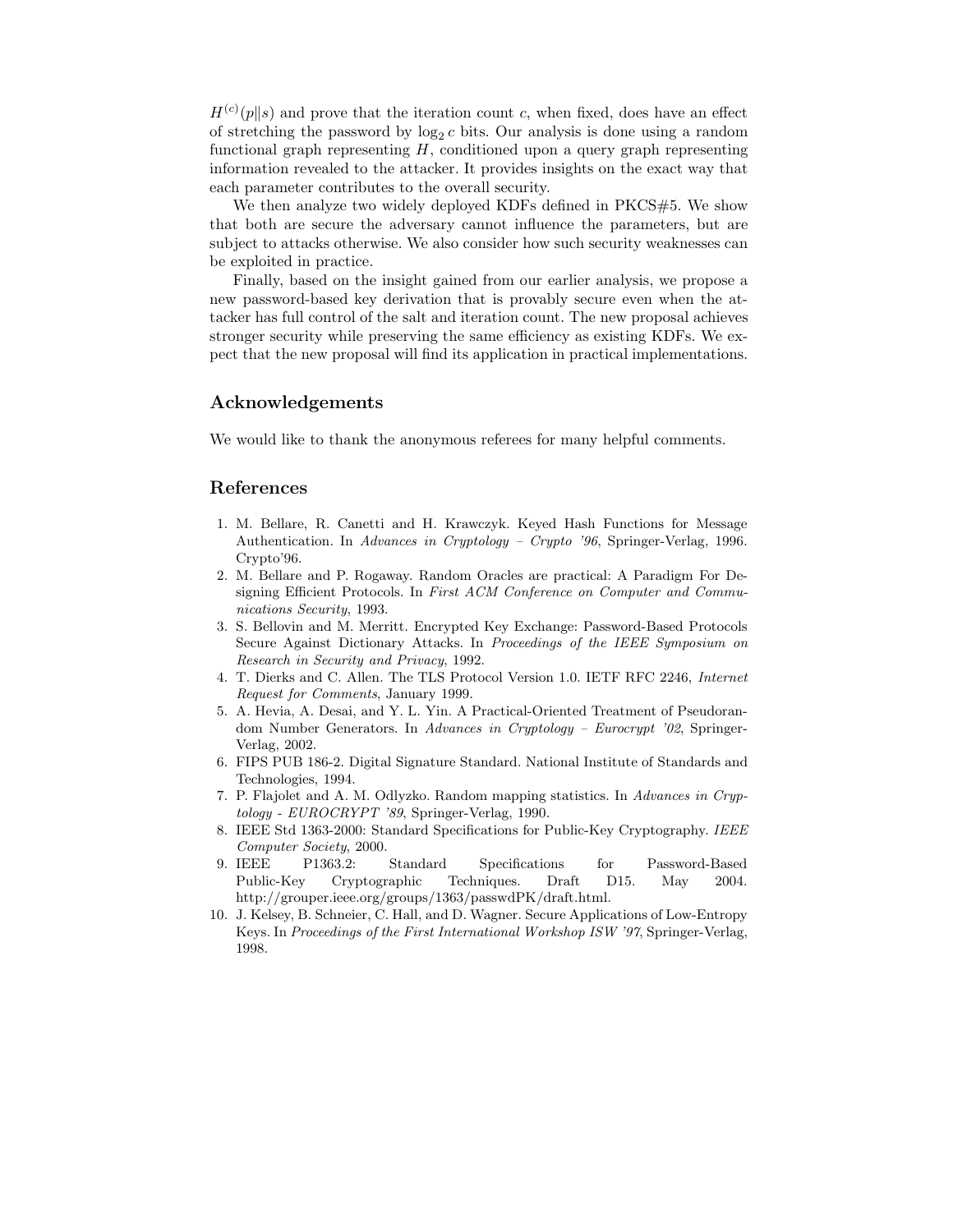- 11. J. Killian and P. Rogaway. How To Protect DES Against Exhaustive Key Search Attacks. In *Advances in Cryptology - CRYPTO '96*, Springer-Verlag, 1996.
- 12. A. M. Odlyzko, private communication. 2003.
- 13. RSA Laboratories' PKCS#5 v2.0: Password-Based Cryptography Standard. 1999.
- 14. D. Wagner and I. Goldberg. Proofs of Security For The UNIX Password Hashing Algorithm. In *Advances in Cryptology - Asiacrypt '00*, Springer-Verlag, 2000.

# **Proof of Theorem 2**

#### **Upper bound**

The upper bound proof uses the same type of arguments as that of Theorem 1. We start by specifying two games  $R'$  and  $K'$  (see Figures 3 and 4). Since there are now both  $H$  and  $F^*$  queries to deal with, the simulator needs to maintain some necessary information during the course of the game to make sure that its answers to both types of oracle queries are consistent.

Before diving into the detailed descriptions of the two games, it is instructional to compare at a high level how oracle query  $H$  is handled in Game  $K'$ and Game K. The main difference is the additional Step 4 (marked as *new*) in Game  $K'$ , which is for updating the necessary information maintained by the simulator.

In both games, the simulator keeps track of all the  $F^*$  queries as well as the H queries starting at  $p_0||s||c$ . More precisely, it maintains a set  $L = \{(s_k, c_k, y_k, u_k, i_k)\}\$ where each item in L is a 5-tuple such that either the query  $(s_k, c_k)$  has been made to  $F^*$  or the query  $x = p_0 ||s_k|| c_k$  has been made to H. The other three entries are defined as follows:

- **−** If the query to  $F^*$  has been made, then  $y_k = H^{(c_k)}(x)$  Otherwise,  $y_k = *$ meaning it is still undefined.
- If the query to H has been made, then  $i_k$  is the number of consecutive queries to  $H$  made thus far starting at  $x$ , and  $u_k$  is the last answer.

It also maintains the set of all "starting points" in L, that is, a set  $X = \{x_k\}$ where  $x_k = p_0 ||s_k||c_k$ .

Following similar analysis as that of Theorem 1, we have that  $Adv_A(t, m)$  $Pr[\mathsf{BAD}] \leq Pr[\mathsf{BAD}_1] + Pr[\mathsf{BAD}_2[\overline{\mathsf{BAD}}_1] \cdot Pr[\overline{\mathsf{BAD}}_1]$ . So we only need to derive an upper bound on the probability of each bad event. Analyzing the first term is straightforward. Since there are  $t+m$  queries in total,  $Pr[BAD_1] < (t+m)^2/2^n$ .

Analyzing the second term  $Pr[BAD_2|BAD_1]$  is somewhat more complex. First, let  $Q_1$  be the query graph corresponding to the  $t$  H queries. If the attacker uses only  $Q_1$ , its success probability is bounded by  $\frac{|\hat{t}/c_*|}{|PW|}$  as shown in Theorem 1, except that  $c_0$  is replaced with its lower limit  $c_*$ . Next, we consider the effect of  $F^*$  queries. We observe that (unlike in the proof of Theorem 1)  $x_i = p_0 ||s_i|| c_i$  doesn't have to be the *first* vertex of a path, since the adversary is allowed to choose  $(s_k, c_k)$  and make a query to  $F^*$ , and this provides the adversary more chances of success. To quantify this advantage, we consider the number of vertices of the form  $\{p||s_i||c_i, 1 \leq i \leq m\}$ , denoted by m'. The success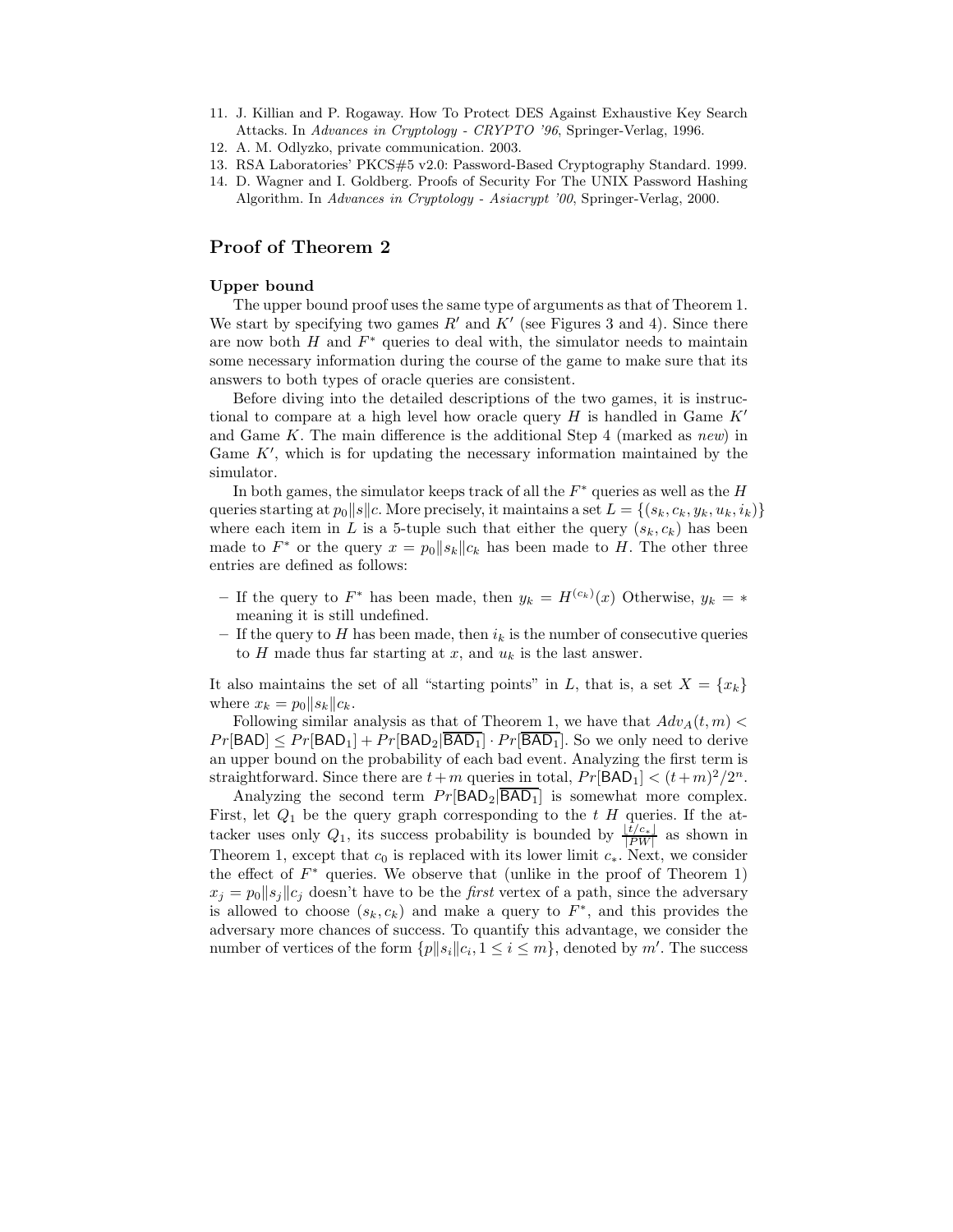Initially,  $H(.)$  and  $F_{p_0}(.,.)$  are both undefined. Choose  $p_0 \stackrel{r}{\leftarrow} PW$  and  $y_0 \stackrel{r}{\leftarrow} \{0,1\}^n$ . Set  $i_0 \leftarrow 0, x_0 \leftarrow p_0 || s_0 || c_0, Y \leftarrow \{y_0\}.$ Set  $X \leftarrow \{x_0\}, L \leftarrow \{(s_0, c_0, y_0, u_0, i_0)\}.$ Set  $j \leftarrow 0$ .

On oracle query  $H(x)$ :

- 1. Choose  $y \stackrel{r}{\leftarrow} \{0,1\}^n$ . 2. If  $y \notin Y$ , set  $Y \leftarrow Y \cup \{y\}$ . Else if  $y \in Y$ , set *bad*<sub>1</sub>.
- 3. If  $x = x_k \in X$  and  $i_k < c_k$ , set  $i_k \leftarrow i_k + 1$  and  $u_k \leftarrow y$ . Else if  $x = x_k \in X$  and  $i_k = c_k$ , set  $y \leftarrow y_k$ . Set *bad*<sub>2</sub>. 4. (*new step compared with Game K*)
- If  $x \notin X$  and  $x = p_0 ||s||c$ , then  $X \leftarrow X \cup x$  and add a new item in *L*:  $j \leftarrow j+1, s_j \leftarrow s, c_j \leftarrow c, y_j \leftarrow *, u_j \leftarrow x, i_j \leftarrow 1$
- 5. Define  $H(x) = y$  and return *y*.

On oracle query  $F_{p_0}^*(s, c)$ :

- 1. Choose  $y \stackrel{r}{\leftarrow} \{0,1\}^n$ . 2. If  $y \notin Y$ , set  $Y \leftarrow Y \cup \{y\}$ .
- Else if  $y \in Y$ , set *bad*<sub>1</sub>. 3. Let  $x = p_0 ||s||c$ .
- If  $x = x_k \in X$  and  $i_k < c_k$ , set  $y_k \leftarrow y$ . Else if  $x = x_k \in X$  and  $i_k = c_k$ , set  $y \leftarrow y_k$ . Set *bad*<sub>2</sub>. 4. If  $x \notin X$ , then  $X = X \cup x$  and add a new item in L:  $j \leftarrow j+1, s_j \leftarrow s, c_j \leftarrow c, y_j \leftarrow y, u_j \leftarrow x, i_j \leftarrow 0$
- 5. Define  $F_{p_0}^*(s, c) = y$  and return *y*.

**Fig. 3.** Game *<sup>K</sup>*-

Game  $R'$  is the same as Game  $K'$ , except that the execution of the underlined step  $(y \leftarrow y_k)$  is removed.

**Fig. 4.** Game *<sup>R</sup>*-